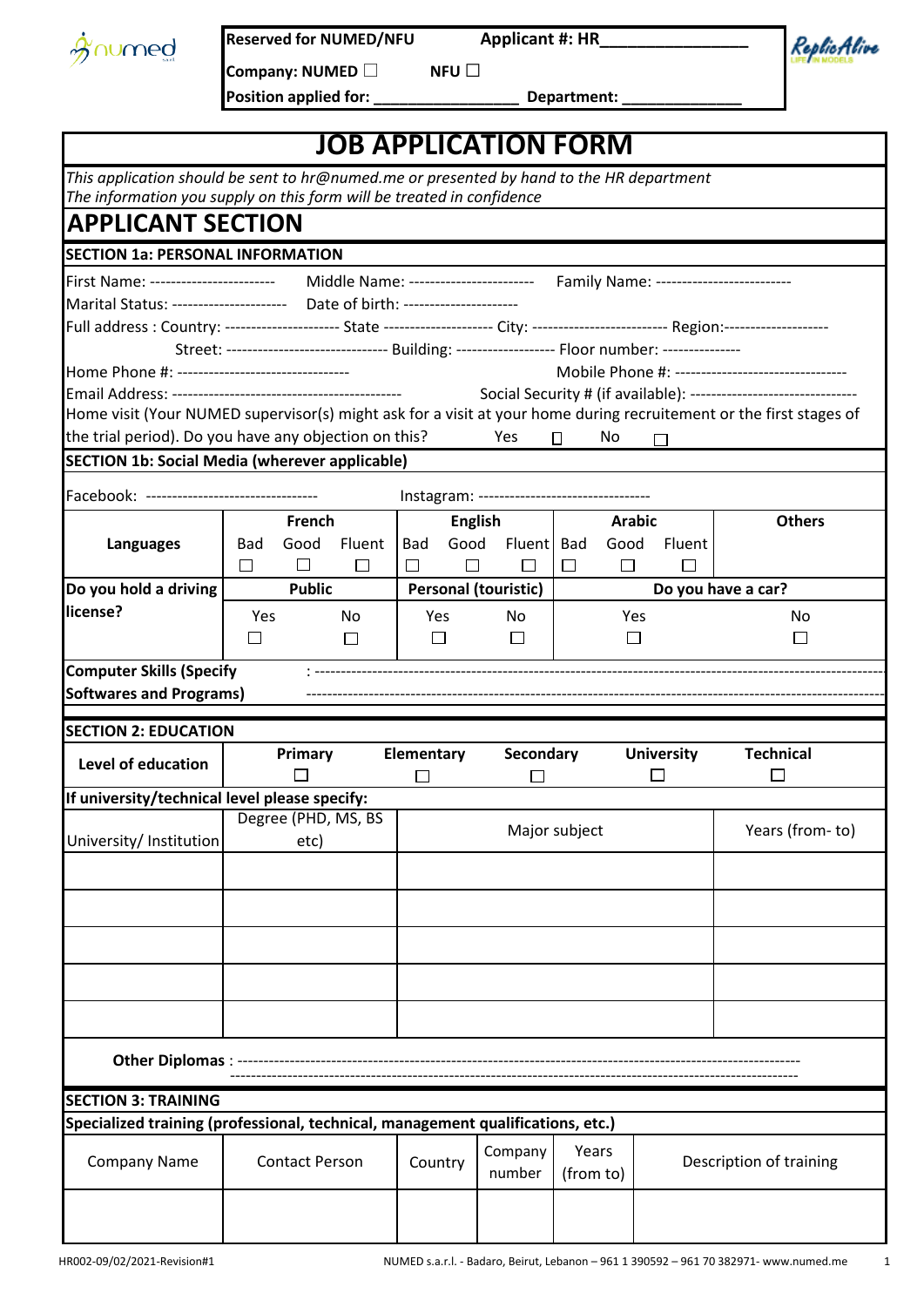|                     | <b>SECTION 4: WORK EXPERIENCE</b>                                 |                         |                                                                |                      |                          |                                       |        |                                                                                                                                     |
|---------------------|-------------------------------------------------------------------|-------------------------|----------------------------------------------------------------|----------------------|--------------------------|---------------------------------------|--------|-------------------------------------------------------------------------------------------------------------------------------------|
|                     | Company Name                                                      |                         | Years/months<br>(from-to)                                      |                      | Contact<br>person/Number | Last<br>Salary (\$)                   |        | Function/Tasks                                                                                                                      |
|                     |                                                                   |                         |                                                                |                      |                          |                                       |        |                                                                                                                                     |
|                     |                                                                   |                         |                                                                |                      |                          |                                       |        |                                                                                                                                     |
|                     |                                                                   |                         |                                                                |                      |                          |                                       |        |                                                                                                                                     |
|                     |                                                                   |                         |                                                                |                      |                          |                                       |        |                                                                                                                                     |
|                     |                                                                   |                         |                                                                |                      |                          |                                       |        |                                                                                                                                     |
|                     |                                                                   |                         |                                                                |                      |                          |                                       |        |                                                                                                                                     |
|                     |                                                                   |                         |                                                                |                      |                          |                                       |        |                                                                                                                                     |
|                     |                                                                   |                         |                                                                |                      |                          |                                       |        |                                                                                                                                     |
|                     |                                                                   |                         |                                                                |                      |                          |                                       |        |                                                                                                                                     |
|                     |                                                                   |                         |                                                                |                      |                          |                                       |        |                                                                                                                                     |
|                     |                                                                   |                         |                                                                |                      |                          |                                       |        |                                                                                                                                     |
|                     |                                                                   |                         |                                                                |                      |                          |                                       |        |                                                                                                                                     |
|                     |                                                                   |                         |                                                                |                      |                          |                                       |        |                                                                                                                                     |
|                     | <b>SECTION 5: REFERENCES</b>                                      |                         |                                                                |                      |                          |                                       |        |                                                                                                                                     |
|                     |                                                                   |                         |                                                                |                      |                          |                                       |        | Please provide details of three people who can speak on your behalf regarding your work history (if any)                            |
| Number              |                                                                   | Name                    | <b>Contact Number</b>                                          |                      |                          | Relation with applicant               |        | Employer/company                                                                                                                    |
| $\mathbf{1}$        |                                                                   |                         |                                                                |                      |                          |                                       |        |                                                                                                                                     |
| $\overline{2}$      |                                                                   |                         |                                                                |                      |                          |                                       |        |                                                                                                                                     |
| 3                   |                                                                   |                         |                                                                |                      |                          |                                       |        |                                                                                                                                     |
|                     | SECTION 6: NUMED/NFU POSITION SOUGHT                              |                         |                                                                |                      |                          |                                       |        |                                                                                                                                     |
|                     |                                                                   |                         | In what Departments/fields(s) do you consider yourself mostly? |                      |                          |                                       |        | In what Position do you consider yourself                                                                                           |
| Administration □    |                                                                   | Accounting $\Box$       | Marketing $\square$                                            |                      | Sales $\square$          | mostly?                               |        |                                                                                                                                     |
|                     | Graphic and Media $\square$<br>Research and development $\square$ |                         | Technical and manual work $\Box$<br>Export $\Box$              | Purchasing $\square$ | $HR \Box$                | Leader $\square$<br>Supervisor $\Box$ |        | Manager $\square$<br>Staff $\square$                                                                                                |
|                     | Painting and artwork □                                            |                         | Printing and stationary □                                      |                      |                          | <b>Worker</b> □                       |        | Runner $\square$                                                                                                                    |
| Education $\square$ |                                                                   | Customer Service $\Box$ | IT $\square$                                                   | Clerical $\square$   |                          |                                       |        |                                                                                                                                     |
|                     |                                                                   |                         |                                                                |                      |                          |                                       |        |                                                                                                                                     |
|                     | Are you currently employed?                                       |                         |                                                                | Yes                  | $\Box$                   |                                       |        | If you have any experience in the chosen domain(s), please specify the number of years/months: -------------<br>$\Box$<br><b>No</b> |
|                     |                                                                   |                         |                                                                |                      |                          |                                       |        |                                                                                                                                     |
|                     | Are you available for a                                           |                         | Full time job                                                  | $\Box$               |                          | Part time job                         | $\Box$ |                                                                                                                                     |
|                     |                                                                   |                         |                                                                |                      |                          |                                       |        |                                                                                                                                     |
|                     |                                                                   |                         |                                                                |                      |                          |                                       |        |                                                                                                                                     |
|                     | <b>SECTION 7: OTHER INFORMATION</b>                               |                         |                                                                |                      |                          |                                       |        |                                                                                                                                     |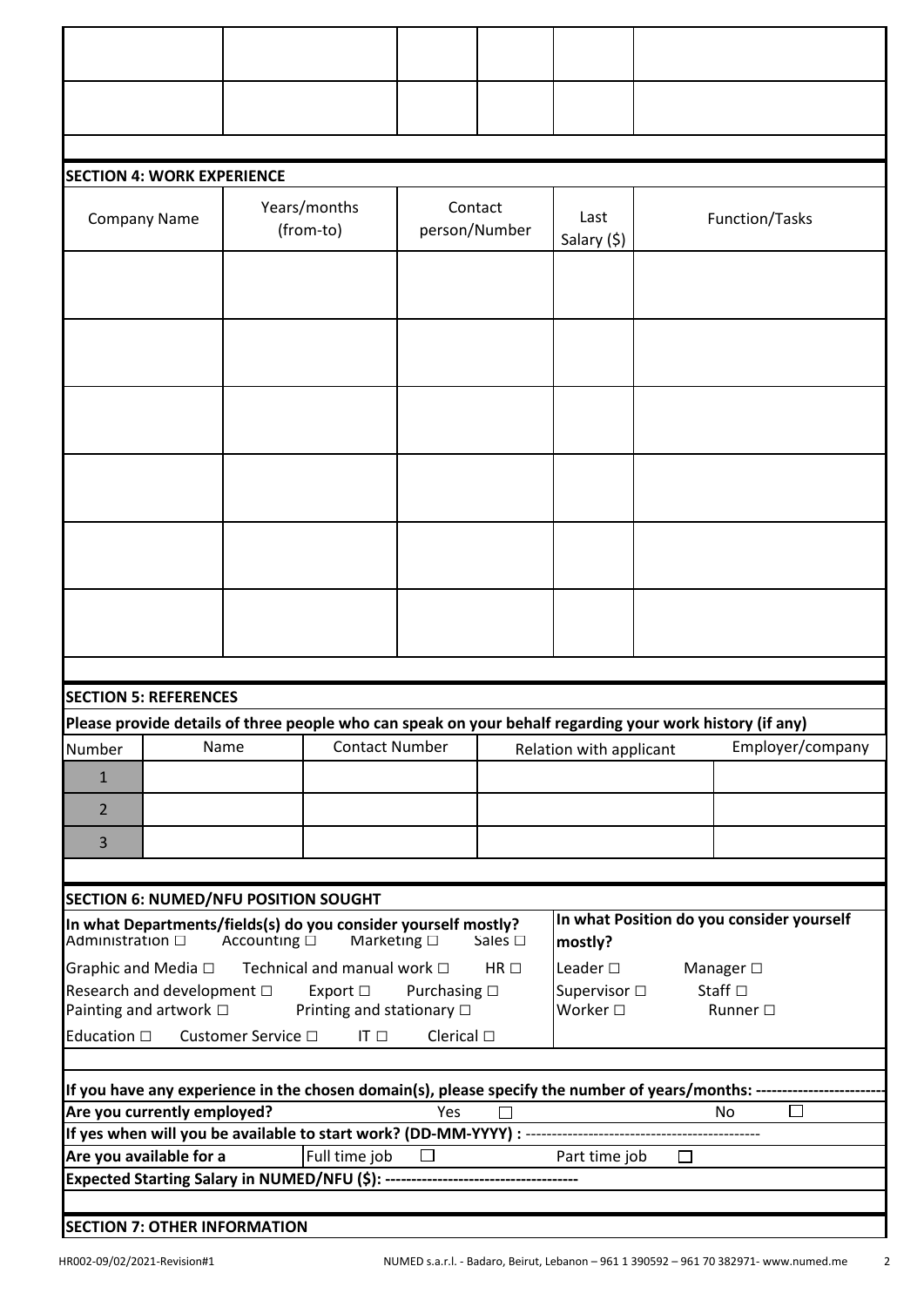|                                   | Please provide any other information that you                                                                     |                 |                                                                                                              |
|-----------------------------------|-------------------------------------------------------------------------------------------------------------------|-----------------|--------------------------------------------------------------------------------------------------------------|
|                                   | identify as being pertinent to this application?                                                                  |                 |                                                                                                              |
|                                   |                                                                                                                   |                 |                                                                                                              |
|                                   | (e.g. medical conditions, disabilities, etc)                                                                      |                 |                                                                                                              |
|                                   |                                                                                                                   |                 |                                                                                                              |
| <b>Personal interests:</b>        |                                                                                                                   |                 |                                                                                                              |
|                                   |                                                                                                                   |                 |                                                                                                              |
|                                   |                                                                                                                   |                 |                                                                                                              |
| Describe your personality traits: |                                                                                                                   |                 |                                                                                                              |
|                                   |                                                                                                                   |                 |                                                                                                              |
|                                   |                                                                                                                   |                 |                                                                                                              |
|                                   |                                                                                                                   |                 |                                                                                                              |
|                                   |                                                                                                                   |                 |                                                                                                              |
|                                   | Explain in Brief why you think you can fill in the position you are applying for (Motivation Letter):             |                 |                                                                                                              |
|                                   |                                                                                                                   |                 |                                                                                                              |
|                                   |                                                                                                                   |                 |                                                                                                              |
|                                   |                                                                                                                   |                 |                                                                                                              |
|                                   |                                                                                                                   |                 |                                                                                                              |
|                                   |                                                                                                                   |                 |                                                                                                              |
|                                   |                                                                                                                   |                 |                                                                                                              |
|                                   |                                                                                                                   |                 |                                                                                                              |
|                                   |                                                                                                                   |                 |                                                                                                              |
|                                   |                                                                                                                   |                 |                                                                                                              |
|                                   |                                                                                                                   |                 |                                                                                                              |
| <b>SECTION 8: DECLARATION</b>     |                                                                                                                   |                 |                                                                                                              |
|                                   | declare that to the best of my knowledge the information given is true                                            |                 | Date: -----------------                                                                                      |
|                                   | and correct. I understand that this application does not constitute an                                            |                 | Signature: ----------------                                                                                  |
| offer of employment.              |                                                                                                                   |                 |                                                                                                              |
|                                   |                                                                                                                   |                 |                                                                                                              |
|                                   |                                                                                                                   |                 |                                                                                                              |
|                                   |                                                                                                                   |                 | Before you start any type of employement in NUMED/NFU, you will be asked to provide the following documents: |
| 1- Identification card (copy)     |                                                                                                                   |                 |                                                                                                              |
|                                   | 2- Work Permit, if applicable (copy)                                                                              |                 |                                                                                                              |
|                                   | 3- University/Technical Diplomas, if applicable (copies) or School certificates if the formers are not available. |                 |                                                                                                              |
|                                   | 4- University grades, if applicable (copies)                                                                      |                 |                                                                                                              |
|                                   | 5- Internship certificates, if applicable (copies)                                                                |                 |                                                                                                              |
|                                   | 6- Certificate of work experience, if applicable (copies)                                                         |                 |                                                                                                              |
|                                   | 7- Certificate of service from their last employer, if applicable (copy)                                          |                 |                                                                                                              |
|                                   | 8- Lebanese Social Security Registration Card, if previously employed (copy)                                      |                 |                                                                                                              |
|                                   | 9- Judicial record issued during the last three months (copy)                                                     |                 |                                                                                                              |
|                                   | 10- Recent applicable social civil status record (copy)                                                           |                 |                                                                                                              |
|                                   |                                                                                                                   |                 |                                                                                                              |
|                                   |                                                                                                                   |                 |                                                                                                              |
|                                   | <b>Section 9: RESERVED FOR THE COMPANY</b>                                                                        |                 |                                                                                                              |
|                                   |                                                                                                                   |                 | A-References feedback: Tot be filled after completing the steps in "HR-SOP005 - Employee Recruitment"        |
|                                   |                                                                                                                   | <b>Feedback</b> |                                                                                                              |
| Reference#                        |                                                                                                                   |                 |                                                                                                              |
| $\mathbf{1}$                      |                                                                                                                   |                 |                                                                                                              |
| $\overline{2}$                    |                                                                                                                   |                 |                                                                                                              |
| 3                                 |                                                                                                                   |                 |                                                                                                              |
|                                   | B- Documents and points to make ready (to tick) related to the recruitment phase                                  |                 |                                                                                                              |
|                                   | $\Box$ 1- "HR002-Job application form " Dully filled                                                              |                 |                                                                                                              |
| $\exists$ 2- Applicant CV         |                                                                                                                   |                 |                                                                                                              |
| 3- Introductory video             |                                                                                                                   |                 |                                                                                                              |
|                                   | 4- Motivation letter if available                                                                                 |                 |                                                                                                              |